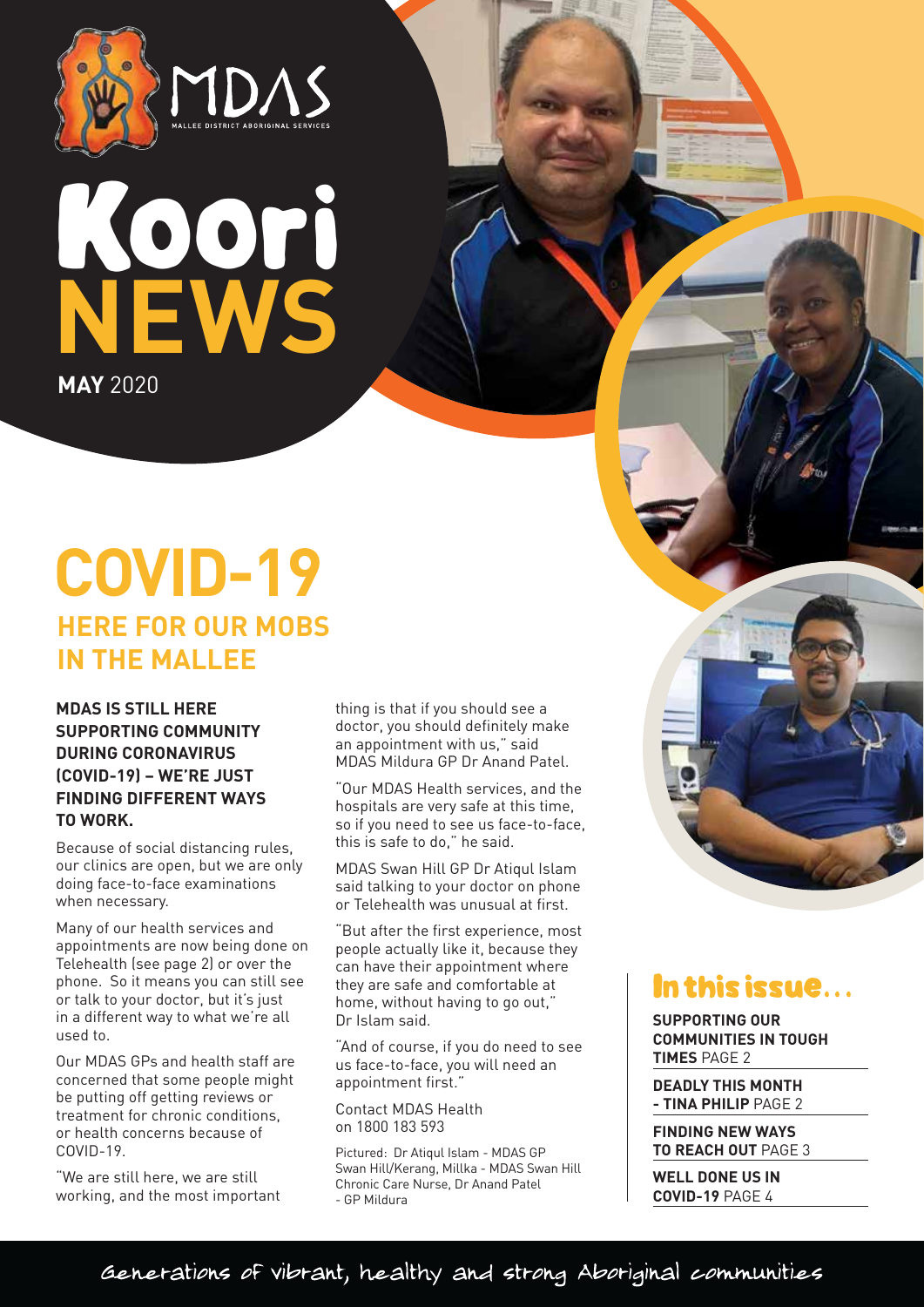### MDAS NEWSLETTER | MAY 2020

**WE UNDERSTAND THAT IT'S NOT EASY OR SAFE FOR SOME PEOPLE IN OUR COMMUNITY TO GET OUT AND ABOUT AT THE MINUTE, FOR FOOD AND ESSENTIAL SUPPLIES**

So we've been coming to community, with emergency food hampers for people in need. Community in selfisolation, who have little or no food, and no network of family or friends to support them are eligible.

When we're in touch with community, we sometimes become aware of a person or family who might be struggling – and we add their name to our list for a drop-off. You can get in touch with us as well, if you know someone who might

need a hand.

Our partnerships with SecondBite and Foodbank have meant we have been able to deliver more than 200 boxes of fruit, vegetables, bread and non-perishable items to community

members.

We've been able to support Elders, families and community members in Mildura, Swan Hill, Kerang and Balranald, thanks to these great partnerships and the dedication of

our teams.

Thanks everyone!

Pictured: Kerang Elder Aunty Shirley McGee was pleased to see MDAS Transport Driver Hack Webster with his box of goodies

# **SUPPORTING OUR COMMUNITIES IN TOUGH TIMES**

# Koori  **NEWS**



# **DEADLY THIS MONTH! TINA PHILP**

#### **HEALTH SERVICES ADMINISTRATION OFFICER-MEDICARE.**

#### **TINA HAS JUST COMPLETED HER DIPLOMA OF LEADERSHIP AND MANAGEMENT**

**Getting to know Tina:**"Life is not easy for anyone. Sometimes you don't see the challenges on the outside, but every single one of us have them, both those on the outside and everything that goes on inside as well. Give it your all! Dare to be all you can be. You get back what you give in life and work."

**On the training:** It has helped so much. It helped me see the wider picture and different ways of approaching and dealing with the challenging aspects of my role and life in general.

**Would you recommend it?** If leadership or management is something you can see yourself doing then definitely go for it. The road is worth travelling and MDAS is great in supporting further development, grab the opportunity if it presents.

**Will you do more training?** I am always looking for ways to improve and develop, so who knows?!

Got plans for your career? Talk to MDAS HR!



**TELEHEALTH** 

**IS EASY!**

**DURING COVID-19, OUR DOCTORS, HEALTH SUPPORT WORKERS, MENTAL HEALTH** 

Website check out our COVID-19 page under Health www.mdas.org.au

**AND ALLIED HEALTH** 

**PRACTITIONERS ARE DOING A LOT OF CHECK UPS AND CONSULTATIONS BY PHONE** 

**OR BY TELEHEALTH.**

# **FINDING NEW WAYS TO REACH OUT**

**WE'RE WORKING ON EXCITING NEW WAYS TO TALK WITH COMMUNITY DURING THE SECOND HALF OF 2019 – WE'LL BE ENGAGING WITH COMMUNITY IN NEW WAYS, TO ENSURE OUR SERVICES REFLECT THE PRIORITIES OF OUR MOBS ACROSS THE MALLEE. IT'S AN EXCITING PROCESS WE'LL BE STARTING IN COMING WEEKS.**

But COVID-19 has already brought about some exciting changes to how we get information to community. We'll still keep sending out our newsletters and we've been busy on Facebook for a couple of years – but MDAS now has an Instagram page and also a YouTube channel to reach more of our community.

MDAS staff have taken to video like old hands – our Early Years, Health and Wellbeing teams are all appearing on-screen to pass on information and explain different services and processes.

Our Early Years teams are running Facebook Live playgroups (Wednesdays at 11 am); and our group facilitators Elvie and Marissa are doing regular story readings and activity videos for our kids. Our Health and Koori Maternity Services Teams have stepped in front of the camera to explain new processes, and how to access them. And Darlene Thomas, from our Social and Emotional Wellbeing team, is doing Faceook Live each Tuesday at 1pm for anyone needing some support or to chat about coping strategies for lockdown. Uncle Ian Kirby from our Community Engagement team is even doing didge lessons!



Check them out! We're proud of how our teams have stepped up and put themselves out there to be here for our mobs.

#### MDAS on social media:

Facebook @MalleeDistrictAboriginalServices

Instagram mdas\_mallee

#### YouTube:

Mallee District Aboriginal Services

Pictured: Clockwise from centre left: Marissa Bennett and Elvie Kelly-Britten from our Early Years teams; Midwife Sally Barker with client and Koori Maternity Service Aboriginal Health Practitioner (andKMS client) Tarina Sailor and obstetrician Dr Erin; Paul Roberts, MDAS Health; Paul Roberts, Nathan Yates and Alex McWilliams MDAS Health; Uncle Ian Kirby.